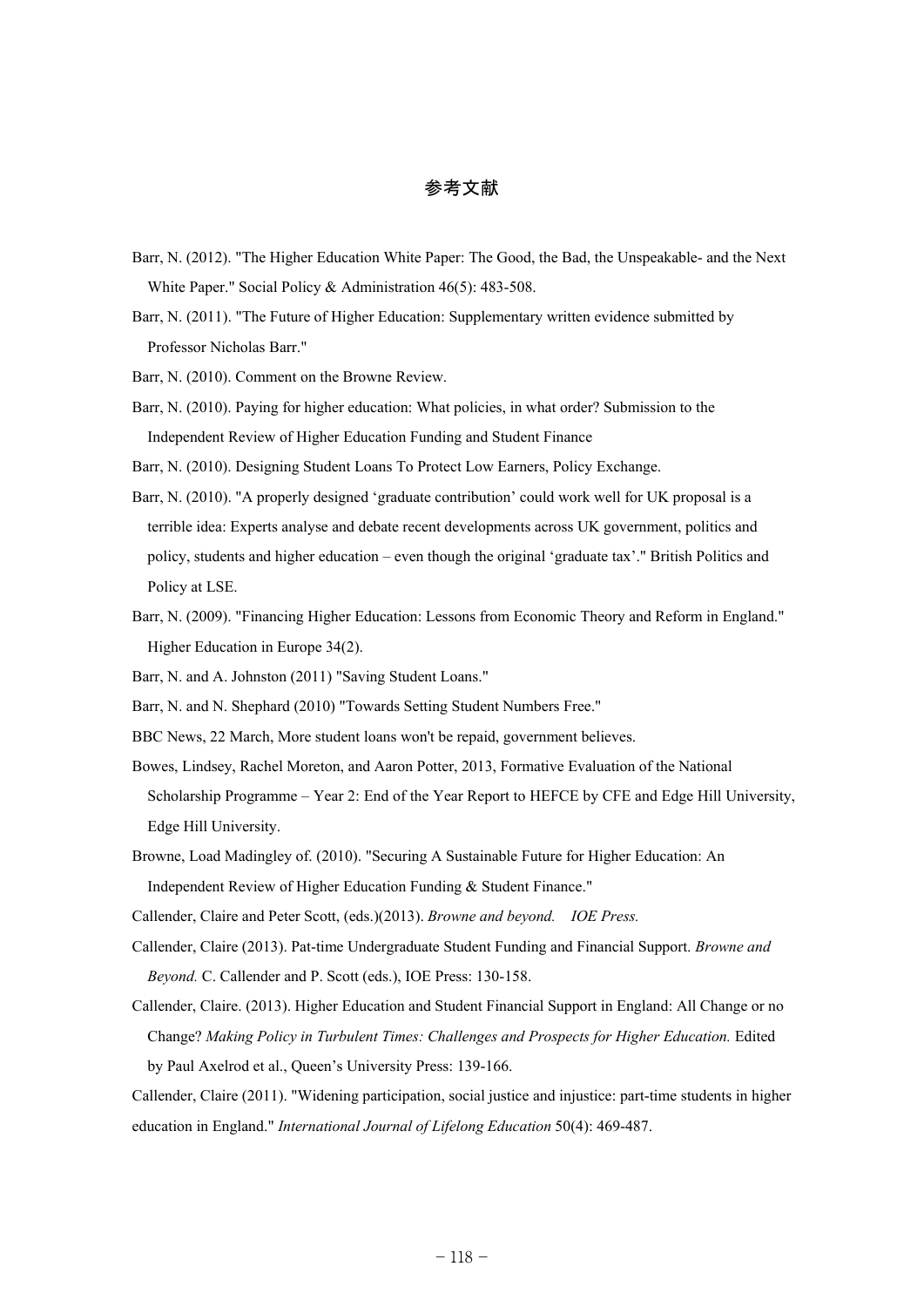- Callender, Claire (2010). "Bursaries and Institutional Aid in Higher Education in England." *Oxford Review of Education* 36(1): 45-62.
- Callender, Claire, (2009). Strategies Undertaken by Higher Education Institutions in England to Increase Awareness, Knowledge and Take-up of Their Bursaries and Scholarships, A Report to the Office for Fair Access.
- Callender, Claire, (2009). Awareness and Knowledge of Institutional Bursaries and Scholarships among the Parents of Higher Education Students in England, A Report to the Office for Fair Access.
- Callender, Claire, (2009). Awareness and Knowledge of Institutional Bursaries and Scholarships among Higher Education Advisors in England, A Report to the Office for Fair Access.
- Callender, C. (2003). Student Financial Support in Higher Education. *Access and Exclusion*. M. Tight, Elsevier Science. 2: 127-158.
- Callender, C. (2003). Attitudes to Debt, Universities UK/ HEFCE.
- Callender, C. and D. E. Heller (2009). The Future of Student Funding in England. First Class?: Challenges and opportunities for the UK's university sector. K. Withers, Institute for Public Policy Research: 56-72.
- Callender, C. and J. Jackson (2005). "Does the Fear of Debt Deter Students from Higher Education?" *Journal of Social Policy* 34: 509-540.
- Callender, C. and M. Kemp (2000). Changing Student Finances, DfEE.
- Callender, Claire and Peter Scott, 2013, *Browne and Beyond: Modernizing English higher education*, IOE press.
- Callender, C. and D. Wilkinson (2013). "Student Perceptions of the Impact of Bursaries and Institutional Aid on their Higher Education Choices and the Implications for the National Scholarship Programme in England." *Journal of Social Policy* 42(02): 281-308.
- Callender, C. and D. Wilkinson (2003). 2002/ 03 Student Income and Expenditure Survey, DfES.
- Callender, Claire, David Wilkinson, and Rebecca Hopkin (2009) The Impact of Institutional Financial Support in England: Higher Education Students' Awareness, Knowledge and Take-up of Bursaries and Scholarships, A Report to the Office for Fair Access.
- Callender, C., et al. (2009). OFFA Research on the Awareness and Take-up of Institutional Bursaries and Scholarships in England, Office for Fair Access, Birkbeck University of London.
- Chester, J. and B. Bekhradnia (2009). Financial Support in English Universities, HEPI.
- Chowdry, H., et al. (2012). "Distributional impact of the2012-13 Higher Education Funding Reforms in England." Fiscal Studies, The Journal of Applied Public Economics, 33(2): 211-236.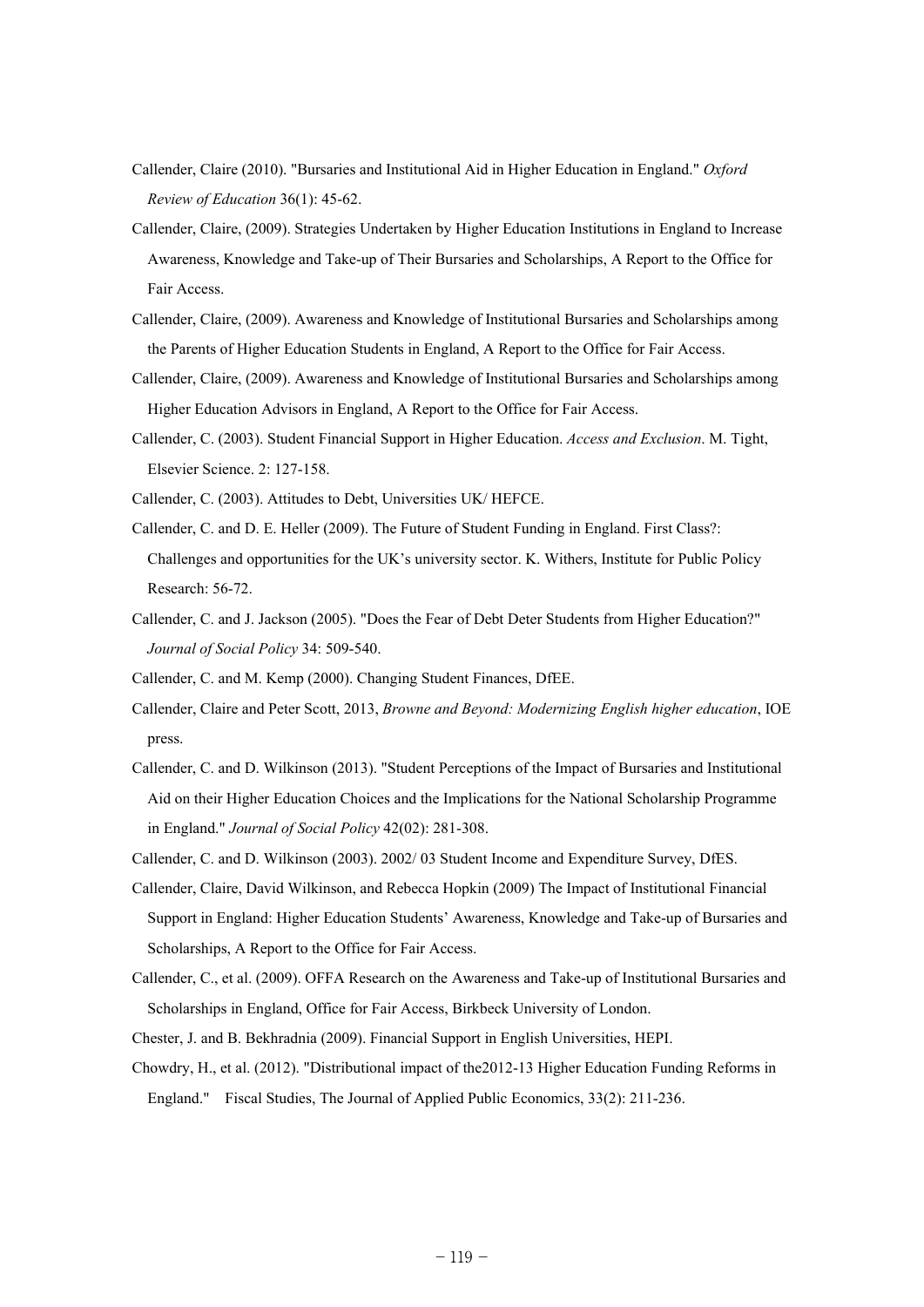- Chowdry, Haroon, Claire Crawford, Lorraine Dearden, Alissa Goodman, Anna Vignoles (2009). Widening Participation in Higher Education: Analysis using Linked Administrative Data, London: Institute for Fiscal Studies.
- Crawford, Claire and Wenchao Jin, 2014, Payback Time? Student Debt and Loan Repayments: What will the 2012 Reforms Menu for Graduates? Institute for Fiscal Studies.
- Crawford, Claire, Rowena Crawford, and Wenchao Jin, 2014, Estimating the public cost of student loans, Institute for Fiscal Studies.
- Dearden, L., et al. (2011). The Impact of Tuition Fees and Support on University Participation in the UK, Centre for the Economics of Education London School of Economics.
- Dearden, L., et al. (2004). The Role of Credit Constraints in Educational Choices, Centre for the Economics of Education London School of Economics.
- Department for Business, Innovation and Skills. (2014). National Strategy for access and student success in higher education –driving forward change.
- Department for Business, Innovation and Skills. (2014). "Funding for higher education in England for 2014-15: HEFCE grant letter from BIS."

Department for Business, Innovation and Skills. (2014). Higher Education Funding 2014-15.

- Department for Business, Innovation and Skills. (2013). Draft Guidance for Applicants: Criteria and Conditions.
- Department for Business, Innovation and Skills. (2013). Widening Participation in Higher Education.
- Department for Business, Innovation and Skills. (2013). Explanatory Memorandum to the Education (Student Loans)(Repayment)(Amendment) Regulations 2013.
- Department for Business, Innovation and Skills. (2012). Education (Student

Loans)(Repayment)(Amendment)(No.2)Regulations 2012: Equality Impact Assessment.

- Department for Business, Innovation and Skills. (2012). Participation Rates in Higher Education: Academic Years 2006/ 2007 - 2011/2012 (Provisional).
- Department for Business, Innovation and Skills. (2013). Applying Student Number Controls to Alternative Providers with Designated Courses: Government Response.
- Methodological Review of the Student Income and Expenditure Survey.
- Department for Business, Innovation and Skills. (2012). Loan Grant and Tuition Charge Rates for Academic Year 2013/14. Memorandum: Support Available Under the Education (Student Support) Regulations for 2013/14.
- Department for Business, Innovation and Skills (2011). Student at the Heart of the System. Department for Business Innovation & Skills.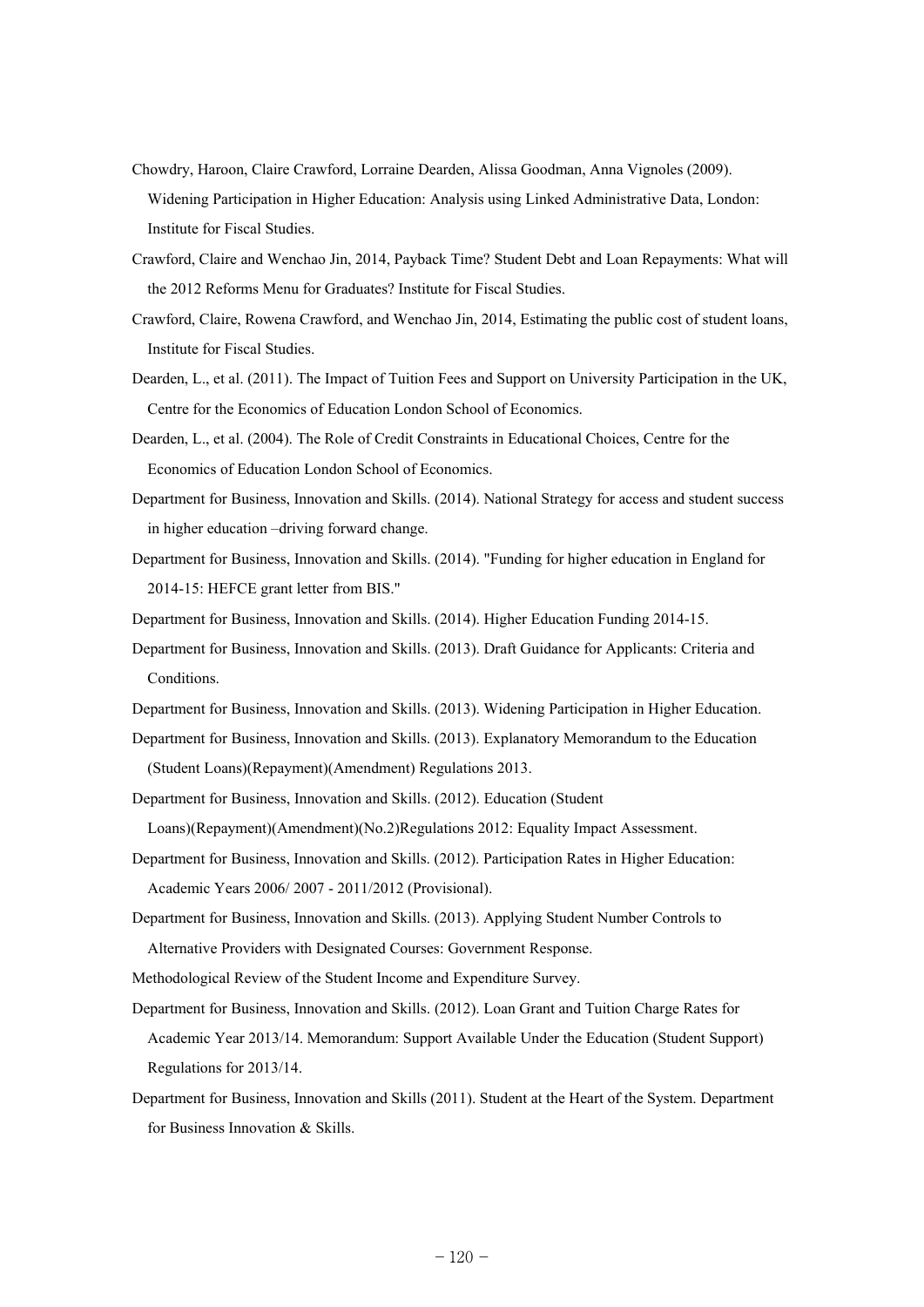- Department for Business, Innovation and Skills. and Minister for Universities and Science (2011). Guidance to the Director of Fair Access.
- Department for Business, Innovation and Skills. (2011). Student at the Heart of the System: Equality Impact Assessment.
- Department for Business, Innovation and Skills. (2011). The Return to Higher Education Qualifications.
- Department for Business, Innovation and Skills. (2011). Supporting Graduate Employability: HEI Practice in Other Countries.
- Department for Business, Innovation and Skills. (2011). A New, Fit-for-purpose Regulatory Framework for the Higher Education Sector: Technical Consultation.
- Department for Business, Innovation and Skills. (2011). Analysis of Progression Rates for Young People in England by Free School Meal Receipt and School Type.
- Department for Business, Innovation and Skills. (2011). The Government's Response to the Postgraduate Review.
- Department for Business, Innovation and Skills. (2011). Implementation Plan.
- Department for Business Innovation & Skills (2011). Tracking International Graduate Outcomes 2011.
- Department for Business, Innovation and Skills. (2011). Consultation on Potential Early Repayment Mechanisms for Student Loans.
- Department for Business, Innovation and Skills. (2011). The Government's Response to Lord Browne's Review.
- Department for Business, Innovation and Skills. (2011). Investigating the Accuracy of Predicted A Level Grades as Part of 2009 UCAS Admission Process.
- Department for Business, Innovation and Skills. (2011). Supporting Analysis for Higher Education White Paper.
- Department for Business, Innovation and Skills (2010). Assessing the Impact of the New Student Support Arrangements (NSSA) on Higher Education Institutions.
- Department for Business, Innovation and Skills. (2010). Full-time Young Participation by Socio-Economic Class 2010 Update.
- Department for Business, Innovation and Skills. (2010). Review of Student Support Arrangements in Other Countries.
- Department for Business, Innovation and Skills. (2010). Higher Education Funding for 2011-12 and Beyond.
- Department for Business, Innovation and Skills. (2010). Urgent Reforms to Higher Education Funding and Student Finance.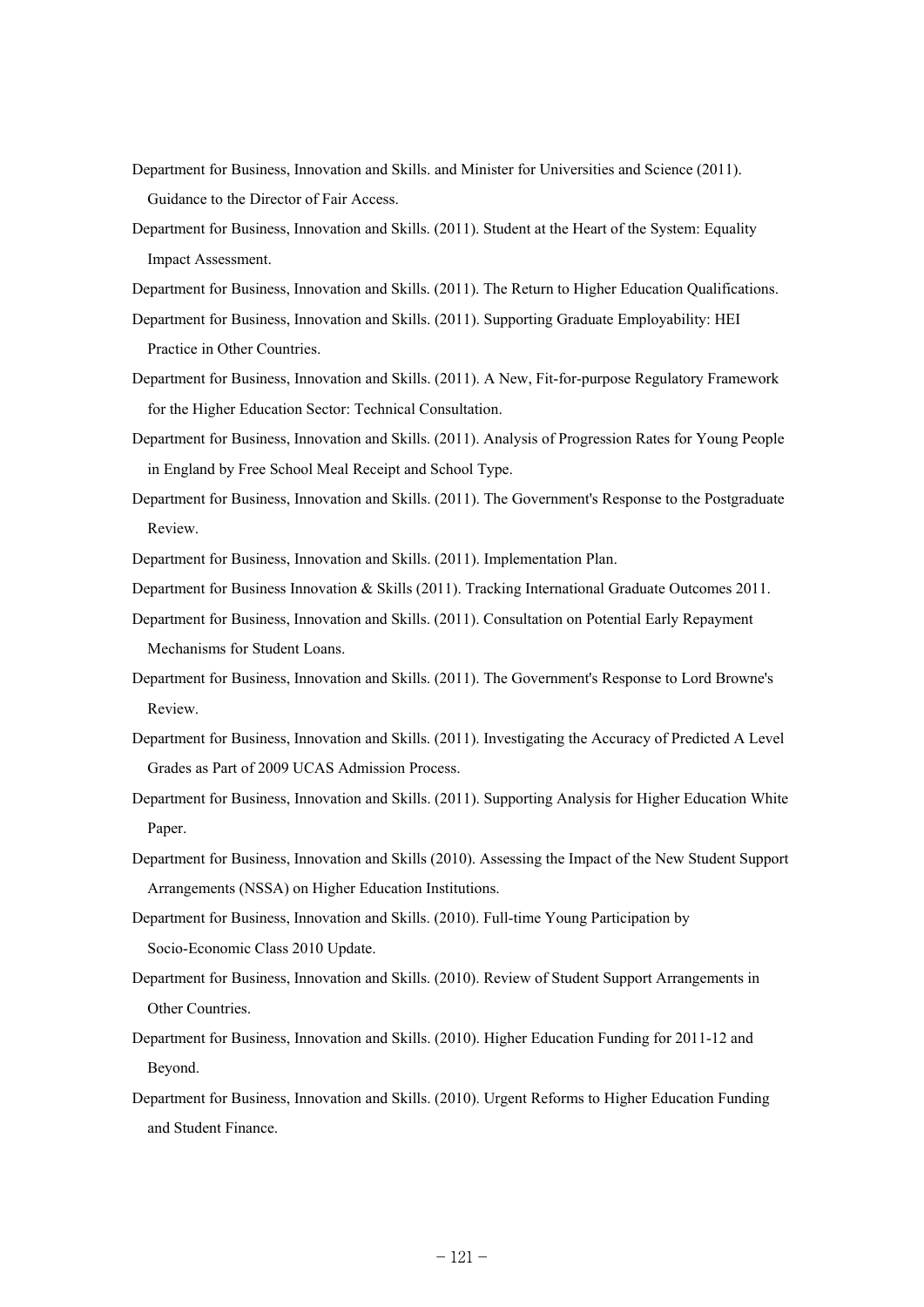- Department for Business, Innovation and Skills. (2010). The Impact of the 2006-07 HE Finance Reforms on HE Participation.
- Department for Business, Innovation and Skills. (2010). The Impact of Higher Education Finance on University Participation in the UK.
- Department for Business, Innovation and Skills. (2010). Are there changes in Characteristics of UK Higher Education around the time of the 2006 Reforms.
- Department for Business, Innovation and Skills. (2009). Higher Ambitions The Future of Universities in a Knowledge Economy.
- Department for Business, Innovation and Skills. (2009). Who is Heading for HE? Young People's Perceptions of, and Decisions About, Higher Education. Research Paper No. 3.
- Department for Business, Innovation and Skills. (2009). Applications, Offers and Admissions to Research Led Universities.
- Department for Business, Innovation and Skills. (2009). Full-time Young Participation by Socio-Economic Class (FYPSEC).
- Department for Business, Innovation and Skills. Student Finance Tour Graduate Presenter.
- Department for Business, Innovation and Skills. BIS-Student-Loan-Repayment-Ready-Reckoner-model.
- Department for Business, Innovation and Skills. BIS Student Loan Repayment Ready Reckoner:
	- Background Note.
- DEPARTMENT FOR BUSINESS, INNOVATION AND SKILLS. FUTURETRACK RESEARCH REPORTS.
- BIS Research Papers: Learning from Futuretrack (2013/14)
- Learning from Futuretrack: The impact of work experience on Higher Education students outcomes (BIS, 2013) .
- Learning from Futuretrack: Studying and living at home (BIS, 2014) (full report).
- Learning from Futuretrack: Dropout from Higher Education (BIS, 2014) (full report) .
- Futuretrack Stage 4: transitions into employment, further study and other outcomes (2012)
- Futuretrack Stage 4: transitions into employment, further study and other outcomes (full report) .
- Futuretrack Stage 4: transitions into employment, further study and other outcomes (summary) .
- Working paper 4: the fit between graduate labour market supply and demand (2010) .
- Working paper 3: the impact of work and student debt on experience of higher education (2010).
- Working paper 2: job search strategies and employment preferences (2010)
- Working paper 2: job search strategies and employment preferences of higher education students .
- Being a full-time undergraduate in the UK .
- A new classification of higher education institutions (2010).
- Working paper 1: a new classification of higher education institutions (2009).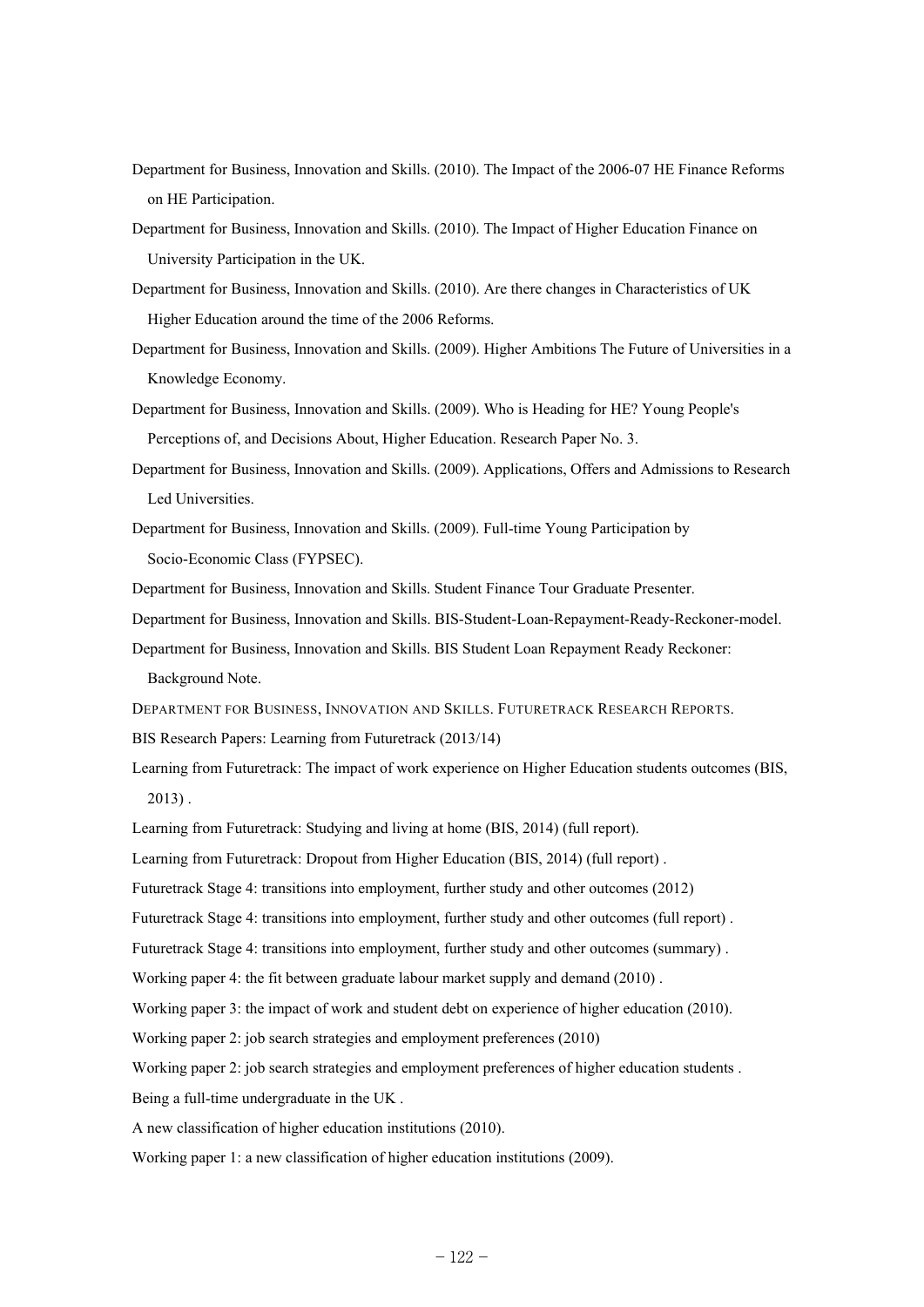Futuretrack Stage 2: plans, aspirations and realities (2009)

Plans, aspirations and realities: taking stock of higher education and career choices one year on .

Futuretrack Stage 1: applying to higher education (2008)

Applying for higher education: the diversity of career choices, plans and expectations .

Farley, S. Student Finance England, Access to Learning Fund, Student Loans Company.

Harkin Report, For Profit Higher Education: The Failure to Safeguard the Federal Investment and Ensure Student Success.

Fazackerley, A., et al. (2009). Educating Rita? *Policy Exchange*.

Heller, D. E. and C. Callender, Eds. (2013). *Student Financing of Higher Education*, Routledge.

- Higher Education Commission (2014). Too Good to Fail The Financial Sustainability of Higher Education in England.
- Higher Education Funding Council for England (2014). Higher Education Funding Council for England (PPT).

Higher Education Funding Council for England (2014). "AimHigher."

- Higher Education Funding Council for England. (2014), National Scholarship Programme –Year One.
- Higher Education Funding Council for England (2013). Student Number Controls: Outcomes of Consultation on Arrangement for 2014-15 Onwards.
- Higher Education Funding Council for England (2013). Annual Report and Accounts 2012-13.
- Higher Education Funding Council for England (2013). National Scholarship Programme: Final Allocation for 2013-14.
- Higher Education Funding Council for England (2013). "National Scholarship Programme 2014-15 Provisional Allocations and Guide for Institutions."
- Higher Education Funding Council for England (2013). National Scholarship Programme 2014-15, including implications for thouse institutions with 'core and margin" places.
- Higher Education Funding Council for England (2013). HEFCE Circular letter 24/2013: National Scholarship Programme update for participating institutions.
- Higher Education Council for England (2013). "Aimhigher HEFCE funding for Aimhigher ceased on 31 July 2011."
- Higher Education Funding Council for England (2013). Guide to funding and student number control 2013-14: How HEFCE allocates its funds and controls student numbers.
- Higher Education Funding Council for England (2013). HEFCE Circular letter 31/2013:Strategies for access and student success 2014-15 to 2019-20.
- Higher Education Funding Council for England (2013). HEFCE Circular letter 32/2013: National Scholarship Programme 2014-15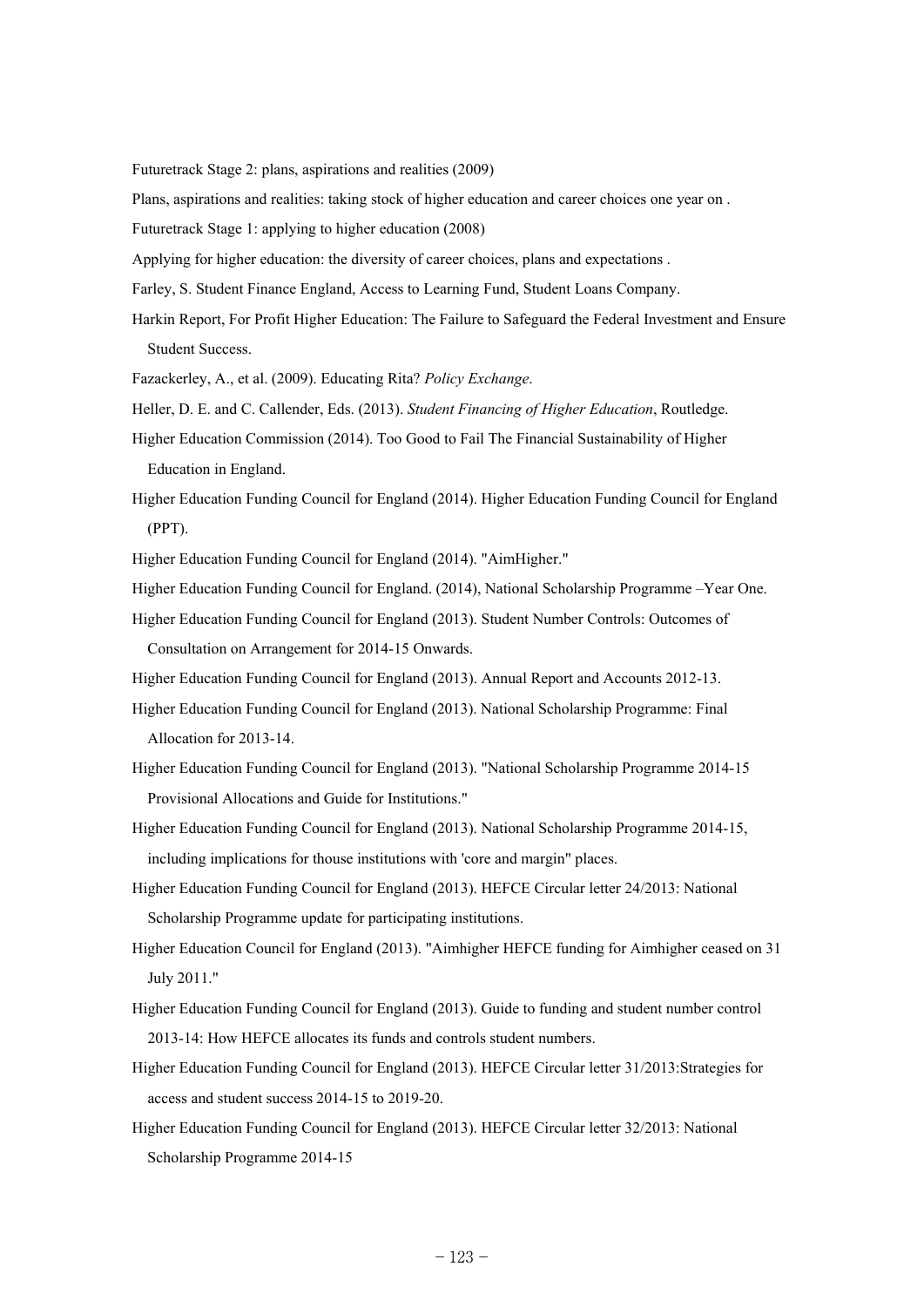Annex A: How to complete your 2014-15 intentions template.

- Higher Education Funding Council for England (2013). HEAPES13 Higher Education in Alternative Providers Early Statistics Survey.
- Higher Education Funding Council for England (2013). HESES13 Higher Education Students Early Statistics Survey 2013-14.
- Higher Education Funding Council for England. and Office for Fair Access (2013). Strategies for access and student success 2014-15 to 2019-20.
- Higher Education Funding Council for England (2012). National Scholarship Programme 2013-14 Provisional Allocations and Guide for Institutions.
- Higher Education Funding Council for England Annex C OFFA Commissioned Analysis from HEFCE on Trends in Young Participation by Selectivity of Institution.
- HEFCE and OFFA, Access agreement and widening participation strategic assessment 2011-12 and National Scholarship Programme 2012-13 (in-year) monitoring outcomes.
- HM Government. (2014), National Scholarship Programme –Year One.
- HM Government. (2011) Opening Doors, Breaking Barriers: A Strategy for Social Mobility.
- HM Treasury (2013). Autumn Statement 2013.
- HM Treasury (2010). "Government Spending Review 2010."
- House of Commons, Committee of Public Accounts (2014). Student Loan Repayments Forty-fourth Report of Session 2013–14.
- Johnson, C. et al. (2009). Student Income and Expenditure Survey 2007/ 08: English-Domiciled Students, Department for Innovation, Universities and Skills.
- London Economics (2014). The Higher Education fees and funding reforms in England What is the value of the RAB charge on student loans for the Treasury to break - even?
- Moore, J., et al. (2013). Literature Review of Research into Widening Participation to Higher Education Report to HEFCE and OFFA by ARC Network.
- Marcucci, P. and A. Usher (2012). 2011 Year in Review: Global Changes in Tuition Fee Policies and Student Financial Assistance, Higher Education Strategy Associates.
- National Student Forum National Student Forum Annual Report 10.
- Oakleigh Consulting and Staffordshire University, Understanding the information needs of users of public information about higher education.
- Office for Fair Access (2014). Access agreements for 2015-16: key statistics and analysis.
- Office for Fair Access (2014).2014-15 Access Agreements: Institutional Expenditure and Fee Levels.
- Office for Fair Access (2014).OFFA-Annaul Report and Accounts 2013-14.
- Office for Fair Access (2014). Intro to OFFA for Japanese visitors March 2014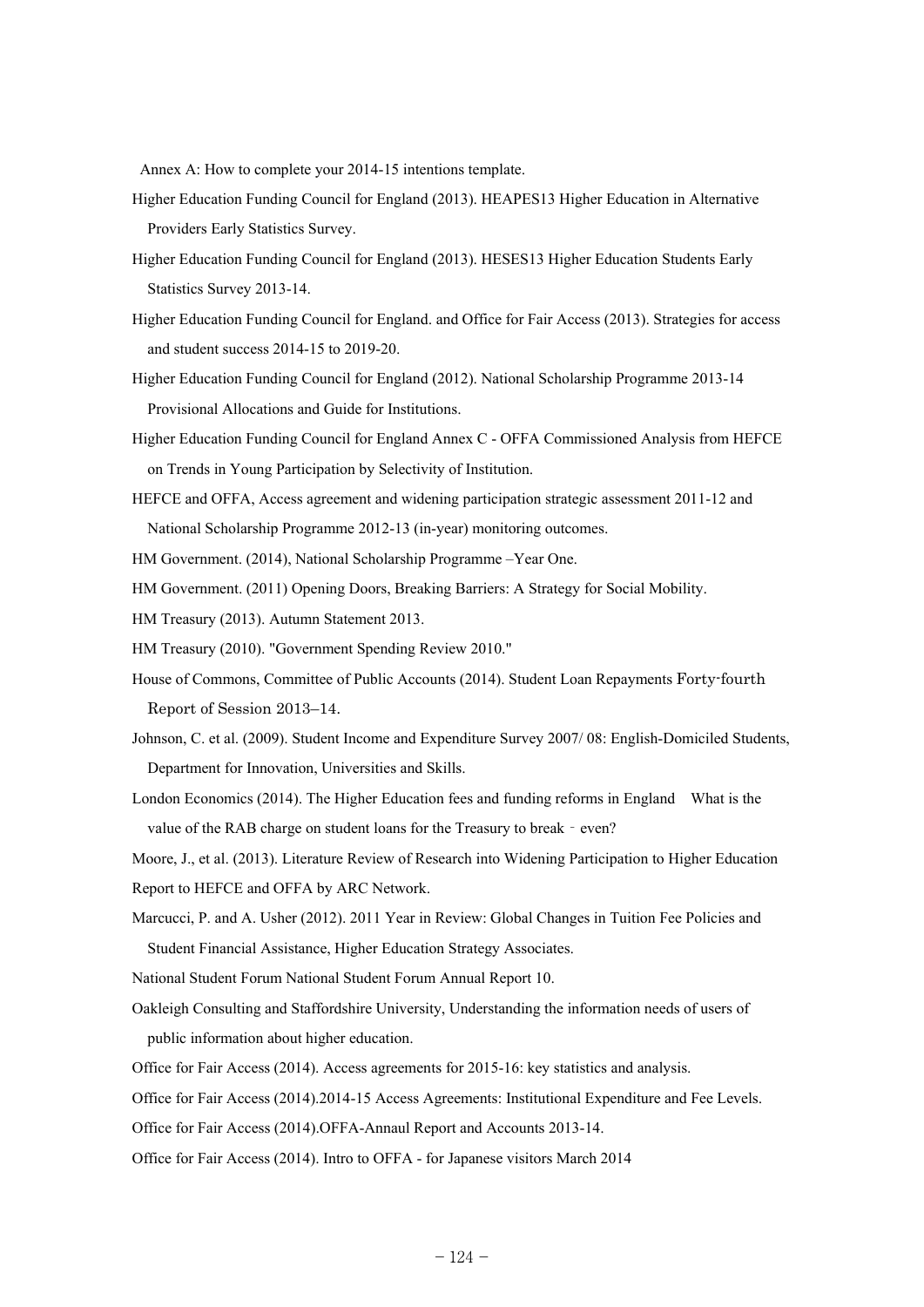- Office for Fair Access (2014).Trends in Young Participation by Student Background and Selectivity of Institution.
- Office for Fair Access (2014). "OFFA research finds 'no evidence' of positive effect of bursaries on student retention"
- Office for Fair Access (2014). "National strategy for access and student success in higher education driving forward change."

Office for Fair Access (2013). Access agreement 2014-15 Data Tables.

Office for Fair Access (2013). 2014-15 Access Agreements: Institutional Expenditure and Fee Levels.

Office for Fair Access (2013). Annual Report and Accounts 2012-13.

Office for Fair Access and Higher Education Funding Council for England. (2012). Access agreement and widening participation strategic assessment monitoring Outcomes for 2010-11.

Office for Fair Access (2012). 2013-14 Access Agreements: Institutional Expenditure and Fee Levels.

Office for Fair Access (2012). Access agreement 2012-13: Final Data (including initial teacher training).

Office for Fair Access and Higher Education Funding Council for England. (2011). Access agreement and widening participation strategic assessment monitoring Outcomes for 2009-10.

Office for Fair Access (2011). Annual report and accounts 2010-11.

Office for Fair Access (2011). "How to produce an access agreement for 2012-13."

Office for Fair Access (2011). Annex A Summary data for sector income and expenditure.

Office for Fair Access (2010). Annex C: Bursary and scholarship holders, 2010-11.

Office for Fair Access (2010). Have bursaries influenced choices between universities?

- Office for Fair Access (2009). Awareness, take-up and impact of institutional bursaries and scholarships in England.
- Office for Fair Access (2009). Good practice guide for institutions How to increase awareness, knowledge and take-up of bursaries and scholarships.

Office for Fair Access (2009). Access Agreement Monitoring: Outcomes for 2007-08.

.

- Office for Fair Access and Higher Education Funding Council for England. (2013). "Access agreement and widening participation strategic assessment 2011-12 and National Scholarship Programme 2012-13 (in-year) monitoring outcomes."
- Pollard, E. and et al. (2013). Student Income and Expenditure Survey 2011/12, Department for Innovation, Universities and Skills: 400 pages.
- Scott, Peter (2013). Government's reform of higher education: policy formation and political process. *Browne and Beyond*. C. Callender and P. Scott, IOE Press: 31-56.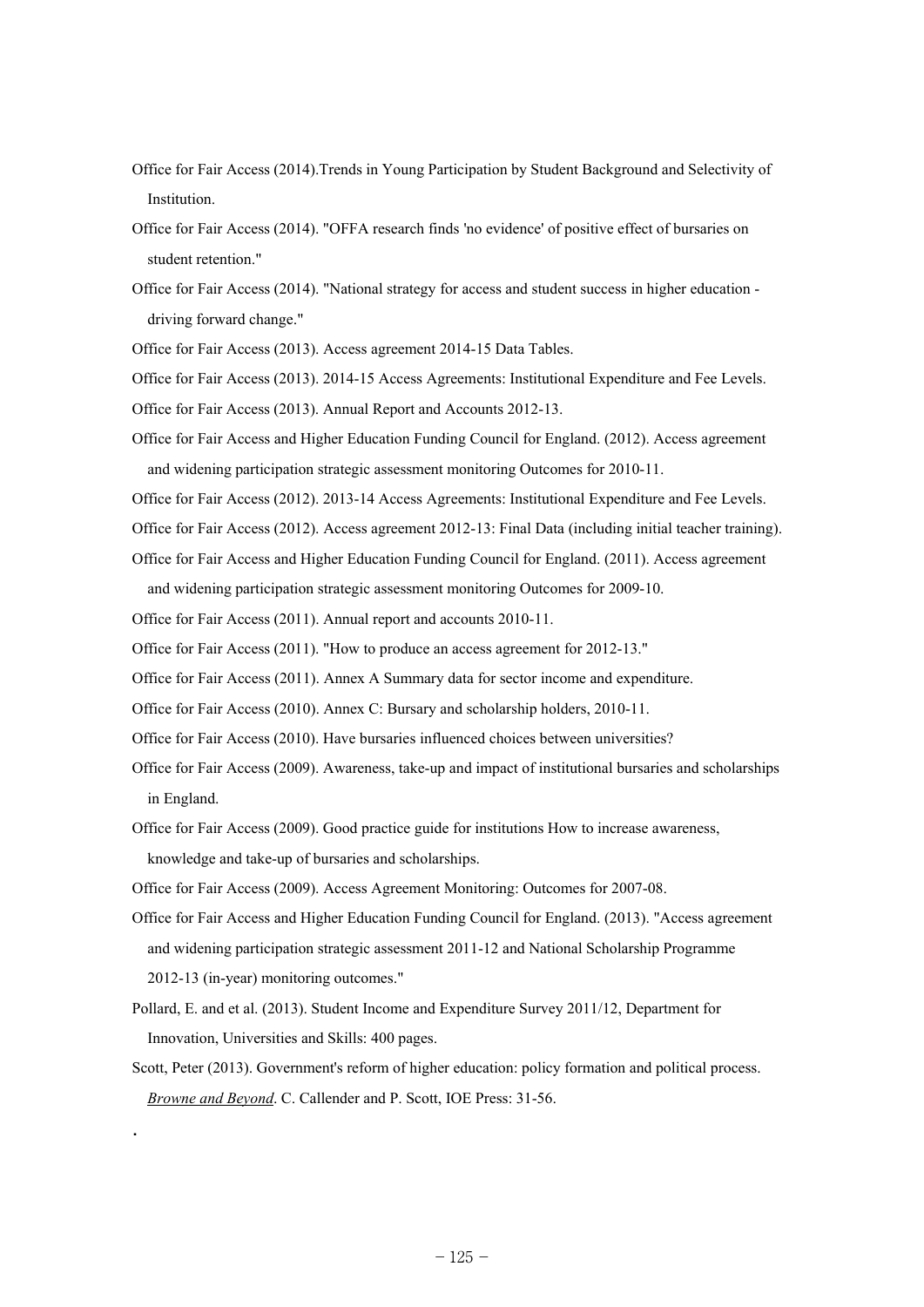- Secretary of State for Business, Innovation and Skills. (2010). Draft Higher Education (Higher Amount) (England) Regulations 2010.
- Shattock, Michael (2013). Public expenditure and tuition fees. *Browne and Beyond*. C. Callender and P. Scott, IOE Press: 15-30.
- Student Finance England (2014).A guide to financial support for full-time students in higher education in 2014/15.
- Student Finance England. (2013). Childcare Grant and Other Support for Full-time Student Parents in Higher Education 2013/14.

Student Finance England. (2013). Part-time Grants 2013/14.

Student Finance England (2013). A Guide to Financial Support for Full-Time Students in Higher Education 2013/2014. Student Finance England and Department for Business, Innovation and Skills.

Student Finance England. (2013). Student Loans - A Guide to Terms and Conditions 2013/14.

Student Finance England. (2013). Student Finance Explained: For Parents of Students 2013/14.

- Student Finance England. (2013). A Quick Guide to Disabled Student's Allowances (DSAs) what, when and how to apply.
- Student Finance England (2013). How and When to Apply 2013/2014. S. F. England and Department for Business, Innovation and Skills.
- Student Finance England (2012). Higher Education Student Finance: How You are Assessed and Paid 2012/13.
- Student Finance England (2009). A Guide to Financial Support for Higher Education Students 2009/ 10 -New Full Time Students. Student Finance England, Department for Innovation, University and Skills.

Student Loans Company. (2013). Stakeholder & Partner Bulletin. S. L. Company.

Student Loans Company. (2013). Annual Report 2012-13.

- Student Loans Company. and Department for Business, Innovation and Skills (2012). Higher Education Student Support Applications to Student Finance England in Academic Year 2012/13 (provisional) as at 14 October 2012.
- Student Loans Company. (2009). "Annual Report and Accounts 2008-09."
- Student Loans Company. (2008). management organisation Chart v18.0 221209.
- Student Loans Company (2013) Student Support for Higher Education in England, Academic Year 2013・13(Provisional), Statisitical First Release 28 November 2013.
- Student Loans Company. "What we do Student Loans Company."

Student Loans Company. "Structure - Student Loans Company."

- Student Loans Company. Repaying Your Student Loan.
- Student Loans Company. "Remit Student Loans Company."